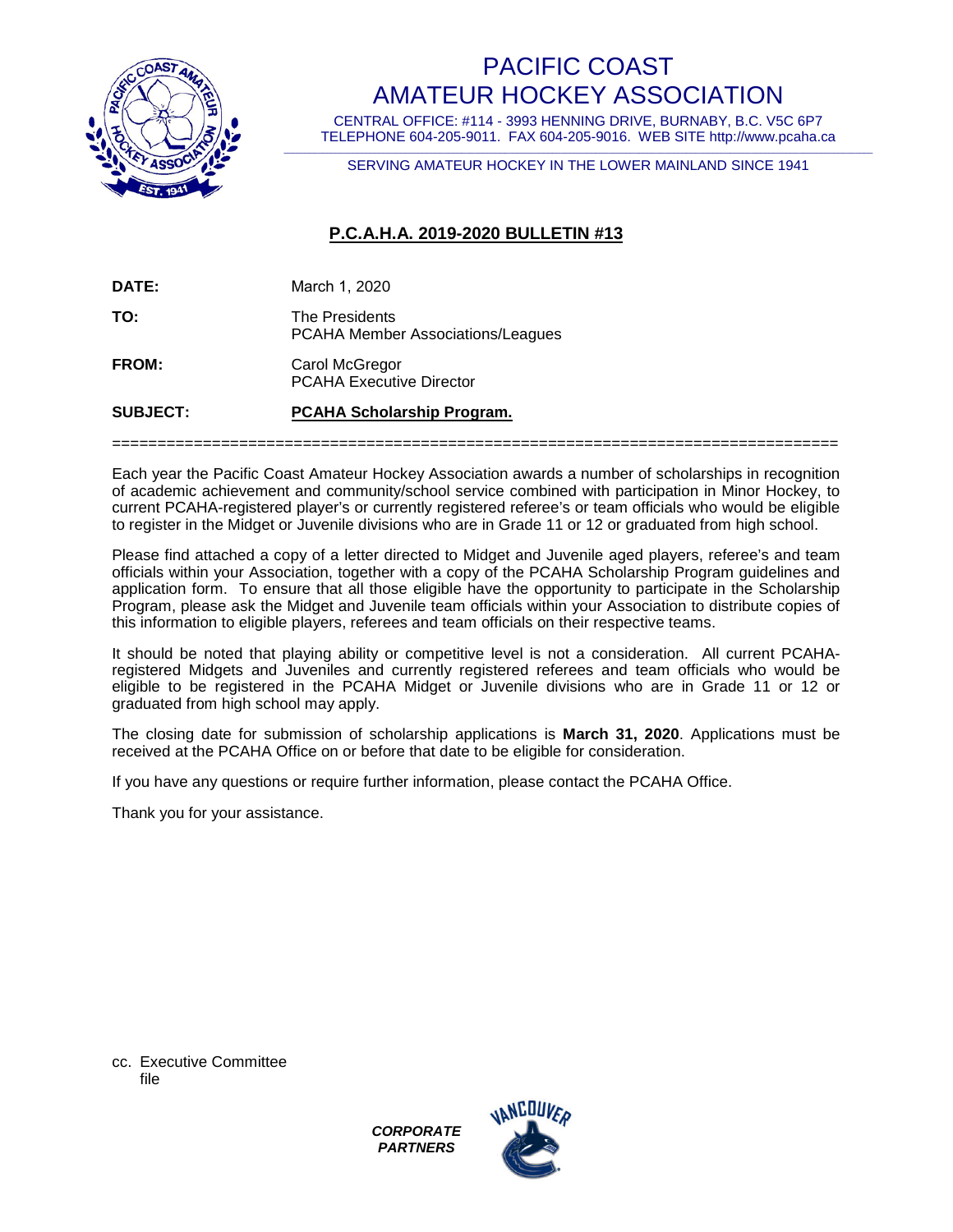

# PACIFIC COAST AMATEUR HOCKEY ASSOCIATION

CENTRAL OFFICE: #114 - 3993 HENNING DRIVE, BURNABY, B.C. V5C 6P7 TELEPHONE 604-205-9011. FAX 604-205-9016. WEB SITE http://www.pcaha.ca

\_\_\_\_\_\_\_\_\_\_\_\_\_\_\_\_\_\_\_\_\_\_\_\_\_\_\_\_\_\_\_\_\_\_\_\_\_\_\_\_\_\_\_\_\_\_\_\_\_\_\_\_\_\_\_\_\_\_\_\_\_\_\_\_\_\_\_\_\_\_\_\_\_\_\_\_\_\_\_\_\_\_\_\_\_\_\_\_\_\_\_\_\_\_\_\_\_\_\_\_\_\_\_\_\_\_\_\_\_\_\_\_\_\_\_\_\_\_\_\_\_\_\_\_\_\_\_\_\_\_\_\_\_\_\_\_ SERVING AMATEUR HOCKEY IN THE LOWER MAINLAND SINCE 1941

## **PACIFIC COAST AMATEUR HOCKEY ASSOCIATION SCHOLARSHIP PROGRAM**

#### **TO: All PCAHA Midget aged Players, Referees and Team Officials All PCAHA Juvenile aged Players, Referees and Team Officials**

### **FROM: The PCAHA Scholarship Committee**

Each year the Pacific Coast Amateur Hockey Association awards a number of scholarships in recognition of academic achievement and community/school service combined with hockey participation. To be eligible, applicants must be:

- (1) A current PCAHA-registered player or currently registered referee or team official who would be eligible to register in the Midget or Juvenile division; and
- (2) In Grade 11, Grade 12, or finished high school.

These awards should not be confused with the Special Bursaries awarded in conjunction with the annual Scholarship Tournaments, for which only participants in those events are eligible.

When choosing the successful applicants, the selection committee will be placing special emphasis upon (i) academic achievement and (ii) good school and community participation. Recipients must utilize scholarship funds towards tuition at a post-secondary educational institution (university, community college, technical institute, vocational college, etc.).

The PCAHA Scholarship Program Application Form is available on the PCAHA web site. To apply for PCAHA scholarships, please complete the form and submit it together with:

- $\Box$  a personal letter containing an outline of your qualifications (including academic achievements, community/school participation and service, hockey involvement, and other qualifications) plus any additional comments you feel will assist the selection committee when considering your application;
- $\Box$  a letter of reference from a designated executive member, Association official, or team official from your Minor Hockey Association;
- □ a letter of reference from your school Principal or Counsellor;
- $\Box$  copy of your most recent school report card; and
- $\Box$  copy of your transcript of high school grades.

Forward the completed application to the PCAHA Central Office, #114-3993 Henning Drive, Burnaby, B.C., V5C 6P7.

Please note that the closing date for submission of applications is **March 31** Applications must be received at the PCAHA Office on or before that date to be eligible for consideration. Late applications will not be considered.

Good luck!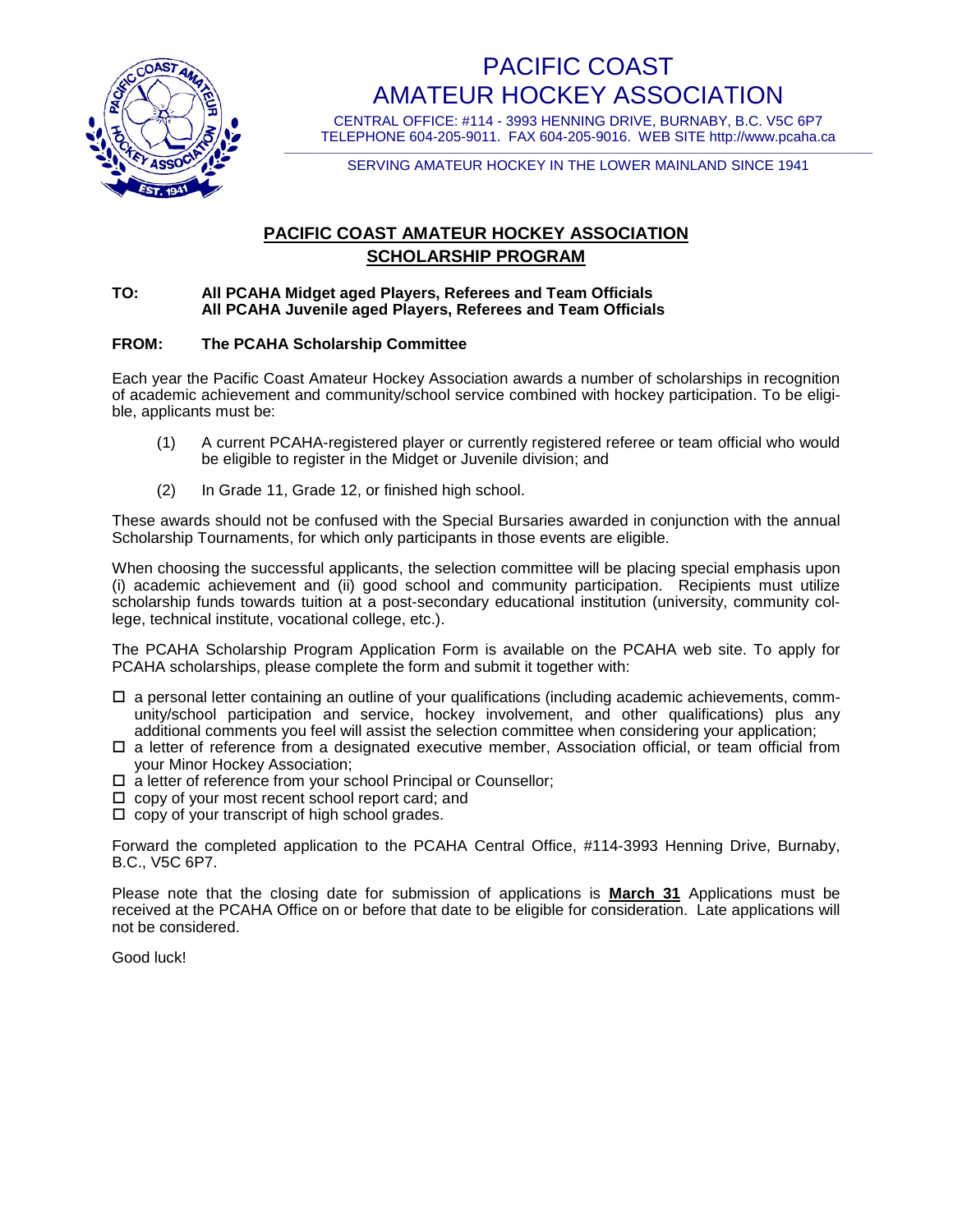### GENERAL:

- 1. PCAHA awards a number of scholarships and bursaries each year to individuals who apply and who best combine the qualifications set out hereunder.
- 2. **Eligibility** To be eligible, an individual must be:
	- (1) currently registered as a player in the PCAHA Midget or Juvenile divisions, or currently registered as a referee or team official but eligible to be registered as a player in the PCAHA Midget or Juvenile divisions; and
	- (2) in grade 11 or 12, or finished high school.
- 3. **Utilization of Scholarships** Recipients in high school will have two years after graduation to utilize a scholarship. Those recipients finished high school will have two years to utilize a scholarship. (Upon receipt of a written request from a scholarship recipient, the PCAHA Executive Director can grant an extension to the two-year limitation). Scholarship funds must be used for tuition at a post-secondary educational institution. Should the scholarship amount be greater than one year's tuition, the remainder may be applied towards a second year's tuition.
- 4. An individual may not receive more than one award from the PCAHA Scholarship Program in a playing season except that the recipient of a Special Bursary Award under clauses 14-15, below, shall be eligible to apply for a Scholarship Award under clauses 5-13, below, and, if selected, also receive that Award. A Scholarship or Bursary recipient shall be eligible to receive a Scholarship or Bursary in any subsequent year of eligibility.

### **MIDGET AND/OR JUVENILE SCHOLARSHIPS:**

- 5. A number of scholarships are awarded in recognition of academic achievement and community/school service combined with hockey participation, to individuals described in (2), above, who best meet the criteria in (7), below. The PCAHA and the sponsors of the Scholarship Program wish to encourage participants to continue their involvement in Minor Hockey while achieving their academic goals.
- 6. **Scholarships to be Awarded** The number and value of PCAHA scholarships will be determined by the Scholarship Committee and Executive Committee.

### 7. **Qualifications:**

- (1) Academic achievement.
- (2) Good school and community participation and service.
- (3) Hockey participation.
- 8. **How to Apply** Applicants should complete the PCAHA Scholarship Application Form (available from the PCAHA Office or on the PCAHA web site - see below) **and** submit a personal letter containing an outline of academic achievements, community/school participation and service, and other qualifications. In addition, the following must accompany the application:
	- (1) Letter from a designated executive member, Association official, or team official from the applicant's Association.
	- (2) Letter from applicant's school Principal or Counsellor.
	- (3) Copy of most recent school report card.
	- (4) Copy of transcript of high school grades.
- 9. **Selection** Applications will be reviewed by an independent adjudication committee consisting of respected educators. Selections will be approved by the Scholarship Committee and Executive Committee as per By-Law 93.
- 10. **Deadline for Submission** Application forms and supporting documentation must be received at the PCAHA Office **no later than March 31, 2020**. All scholarship applications, completed as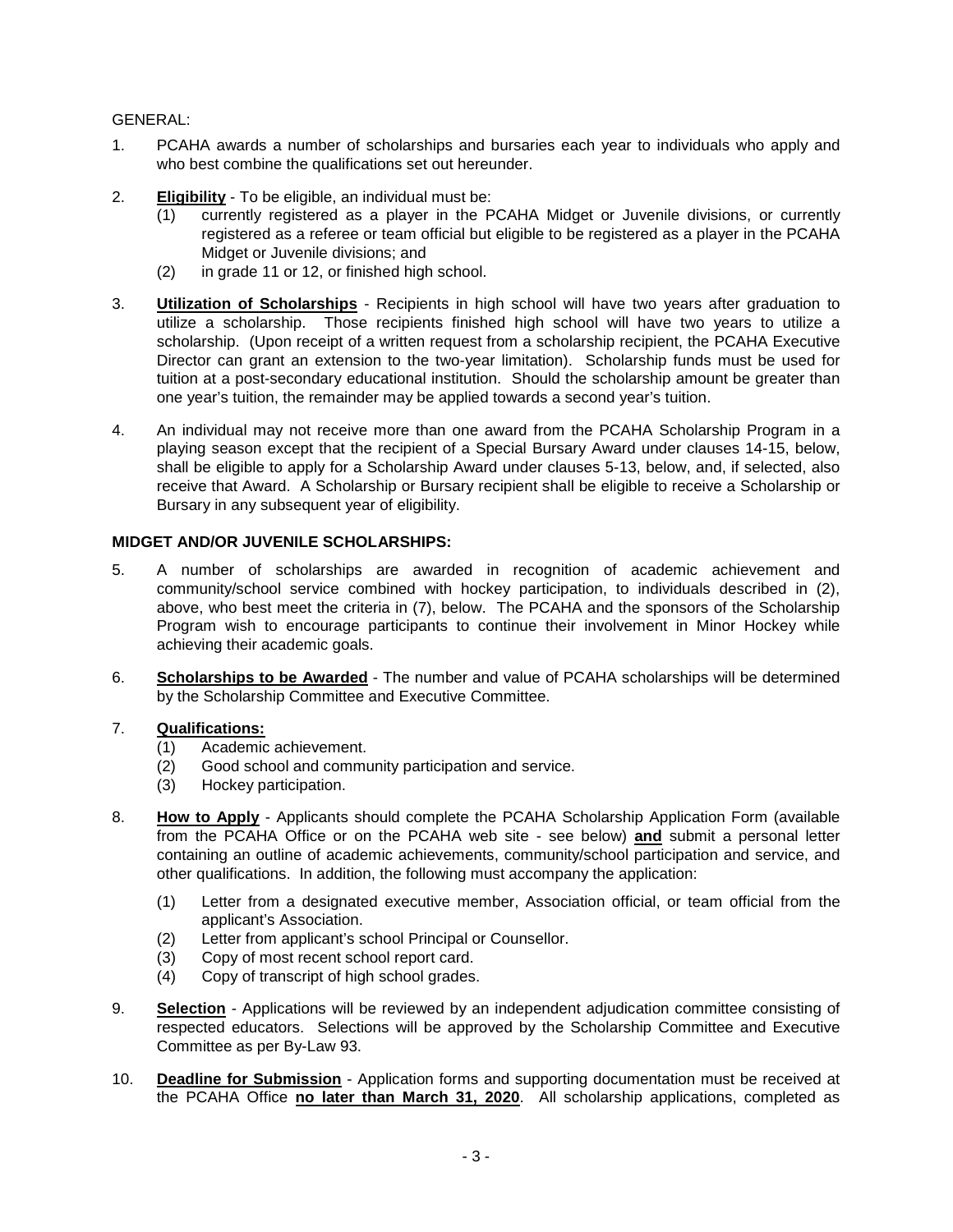specified above, are to be sent to:

PCAHA Minor Hockey Scholarships #114 - 3993 Henning Drive Burnaby, B.C. V5C 6P7

- 11. All applications become the property of the PCAHA Scholarship Program.
- 12. Midget and/or Juvenile scholarships shall be open to all eligible applicants to the Program with the exception of the following award:
	- (1) The Jim Hoeght Memorial Referee Scholarship is awarded to the applicant best meeting the criteria who is an active (BC Hockey carded) referee.

#### **COMMUNITY SERVICE BURSARY AWARD:**

13. To recognize citizenship combined with participation in Minor Hockey, the PCAHA awards the Community Service Bursary to the applicant to the PCAHA Scholarship Program who has demonstrated outstanding service to the community. For this award, academic considerations will be secondary. Individuals applying for this award should use the standard PCAHA form and attach the appropriate letters of reference (as per #8 above).

### **SPECIAL BURSARY AWARDS:**

- 14. **Midget Special Bursary Awards** The PCAHA awards a number of special bursary awards in conjunction with the annual Midget Scholarship Tournaments (Male and Female). These bursaries are awarded to the player(s) who best exemplify excellence and sportsmanship during the course of the tournament.
- 15. **Juvenile Special Bursary Awards** The PCAHA awards a number of special bursary awards in conjunction with the annual Juvenile Scholarship Tournament. These bursaries are awarded to the player(s) who best exemplify excellence and sportsmanship during the course of the tournament.

### **FURTHER INFORMATION:**

16. To obtain copies of the PCAHA Scholarship Application Form, or for further information, please contact:

> PCAHA Central Office Phone: 604-205-9011 Fax: 604-205-9016 E-mail: [scholarships@pcaha.ca](mailto:scholarships@pcaha.ca) Web site: [http://www.pcaha.ca](http://www.pcaha.ca/)

### *SCHOLARSHIP PROGRAM SPONSORS*



*Vancouver Canucks Alumni Association*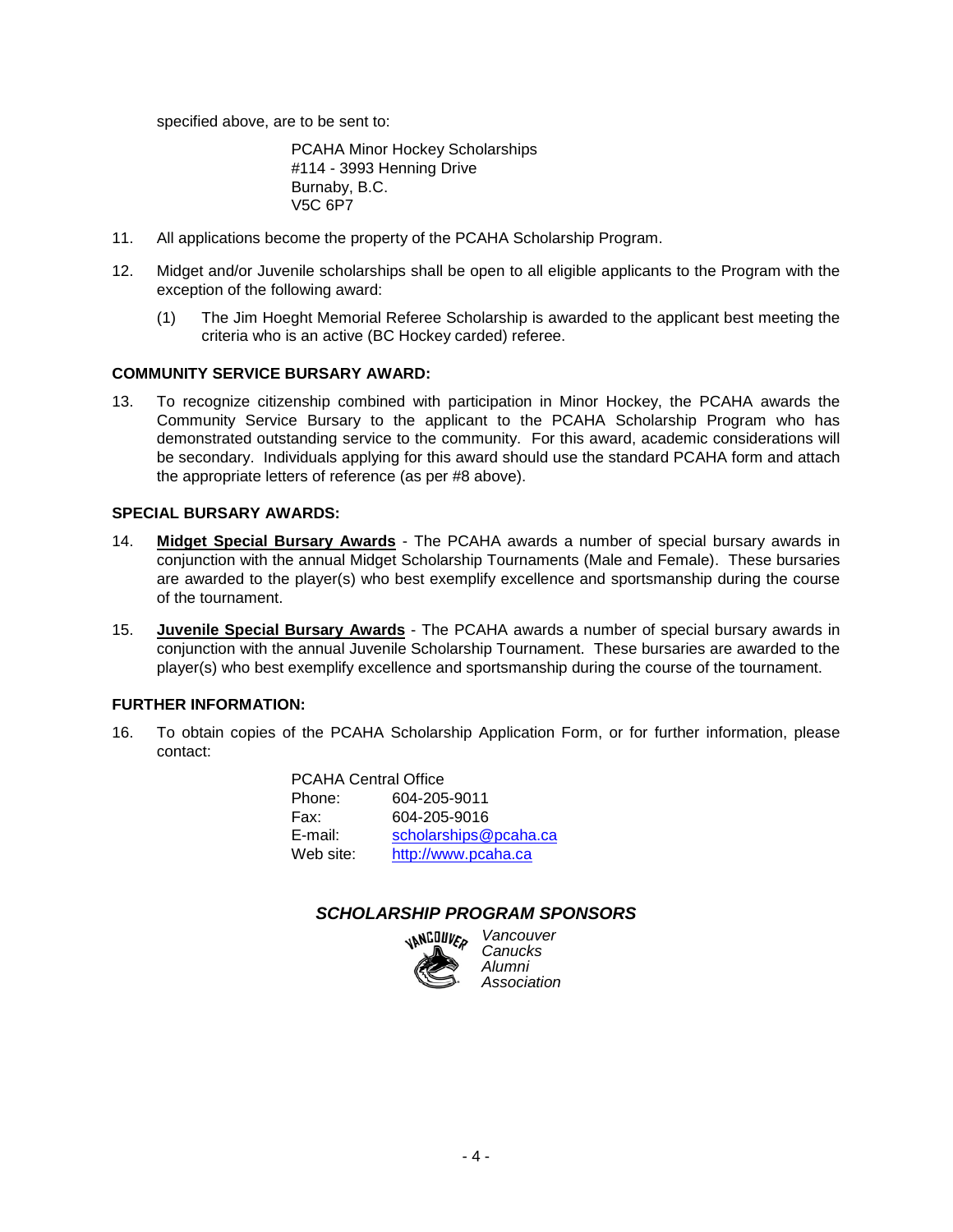

# PACIFIC COAST AMATEUR HOCKEY ASSOCIATION

CENTRAL OFFICE: #114 - 3993 HENNING DRIVE, BURNABY, B.C. V5C 6P7 TELEPHONE 604-205-9011. FAX 604-205-9016. WEB SITE [http://www.pcaha.ca](http://www.pcaha.ca/)

SERVING AMATEUR HOCKEY IN THE LOWER MAINLAND SINCE 1941

# **P.C.A.H.A. Scholarship Program Application Form**

Form131 (Rev: July/18)

# 1.**Personal Information:**

**PLEASE PRINT**

| Name:                              |                        |  |  |  |
|------------------------------------|------------------------|--|--|--|
| <b>Address:</b>                    |                        |  |  |  |
| City:                              | <b>Postal Code:</b>    |  |  |  |
| <b>Telephone Number:</b>           | <b>E-mail Address:</b> |  |  |  |
| <b>Team Name:</b>                  | Date of Birth:         |  |  |  |
| <b>Current Hockey Association:</b> |                        |  |  |  |

## 2.**Educational History:**

| From (Year) | To (Year) | <b>Educational Institution Attended</b> | <b>Program of Study</b> |
|-------------|-----------|-----------------------------------------|-------------------------|
|             |           |                                         |                         |
|             |           |                                         |                         |
|             |           |                                         |                         |
|             |           |                                         |                         |
|             |           |                                         |                         |

## 3.**Future Course of Study:**

Describe your planned future course of study and the post-secondary institution(s) you hope to attend:

## 4.**Academic Accomplishments:**

List any scholarships, bursaries, awards, or other academic recognition you have received and the date or year received: